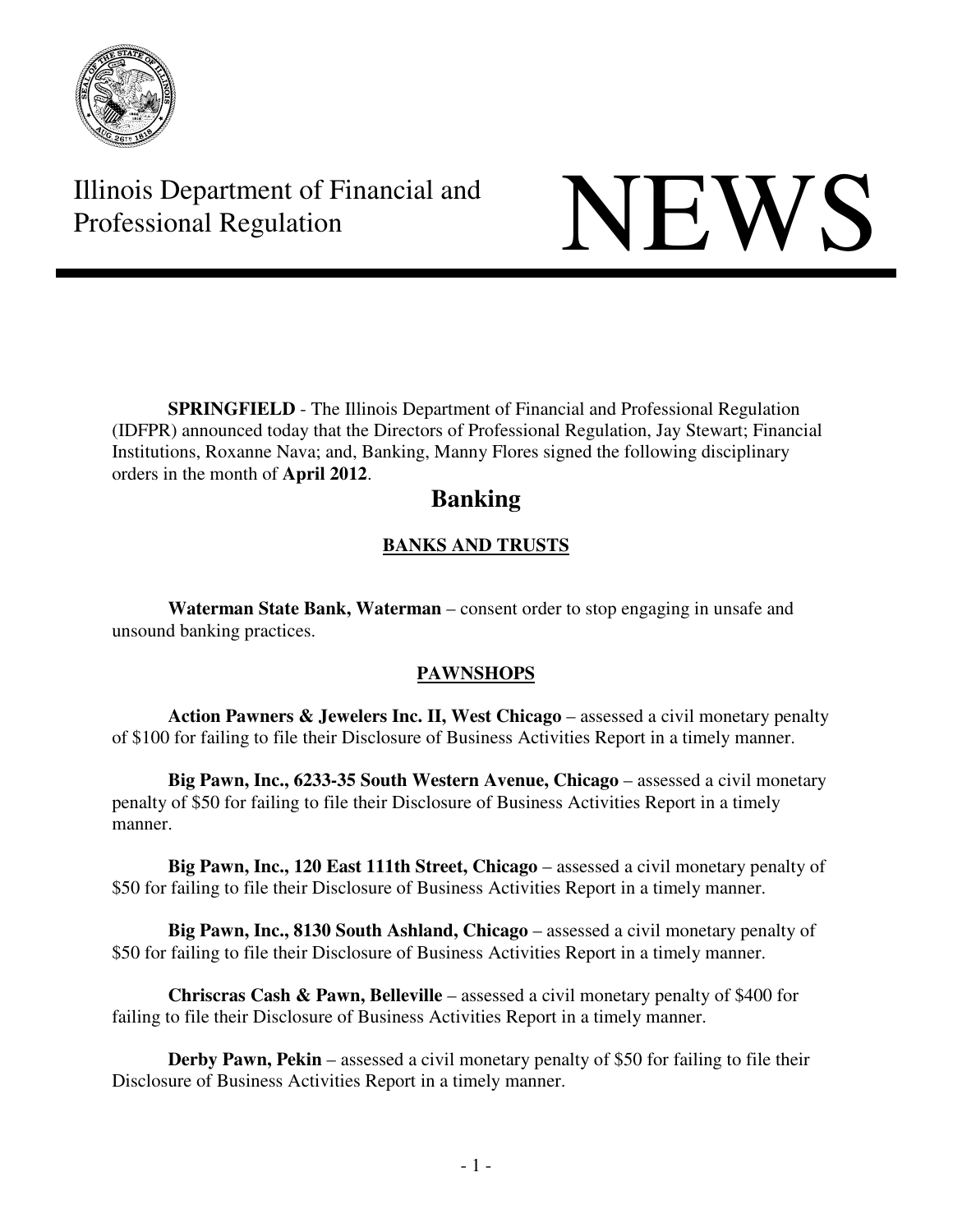**East St. Louis Jewelry & Loan, East St. Louis** – assessed a civil monetary penalty of \$400 for failing to file their Disclosure of Business Activities Report in a timely manner.

**Fast Cash and Pawn, Aurora** – assessed a civil monetary penalty of \$50 for failing to file their Disclosure of Business Activities Report in a timely manner.

**Fast Cash and Pawn USA Incorporated, Naperville** – assessed a civil monetary penalty of \$50 for failing to file their Disclosure of Business Activities Report in a timely manner.

**Freeman Jewelers, Inc., Chicago** – assessed a civil monetary penalty of \$50 for failing to file their Disclosure of Business Activities Report in a timely manner.

**Gold Rush Pawnbrokers Inc., Danville** – assessed a civil monetary penalty of \$150 for failing to file their Disclosure of Business Activities Report in a timely manner.

**Liberty Pawn, Fairview Heights** – assessed a civil monetary penalty of \$450 for failing to file their Disclosure of Business Activities Report in a timely manner.

**Premiere Pawn and Loan, Mattoon** – assessed a civil monetary penalty of \$100 for failing to file their Disclosure of Business Activities Report in a timely manner.

**Reliable Jewelry & Loan, Inc., Chicago** – assessed a civil monetary penalty of \$50 for failing to file their Disclosure of Business Activities Report in a timely manner.

**State Jewelers & Loan, Inc., Chicago** – assessed a civil monetary penalty of \$2,300 for failing to file their Disclosure of Business Activities Report in a timely manner.

**The Bargain Box Pawnshop, Eldorado** – assessed a civil monetary penalty of \$50 for failing to file their Disclosure of business Activities Report in a timely manner.

**Tony's 11th St. Pawn Shop, Rock Island** – assessed a civil monetary penalty of \$100 for failing to file their Disclosure of Business Activities Report in a timely manner.

**What A Gem, Inc., Berwyn** – assessed a civil monetary penalty of \$50 for failing to file their Disclosure of Business Activities Report in a timely manner.

# **RESIDENTIAL MORTGAGE**

**American Internet Mortgage, Inc., San Diego, CA** – residential mortgage license (MB.6759981) was fined \$50,000 for failure to renew license in timely manner and brokering loans per Consent Order.

**American Mortgage Finance, Inc., Lincolnwood** – residential mortgage license (MB.6760186) was fined \$7,000 for failure to renew license in timely manner and brokering loans per Consent Order.

**Elite Financial Investments, Inc., Oak Brook** – residential mortgage license (MB.0006556) fine reduced to \$1,000 and approved for surrender and Second Order rescinded for failure to pay a late audit fee.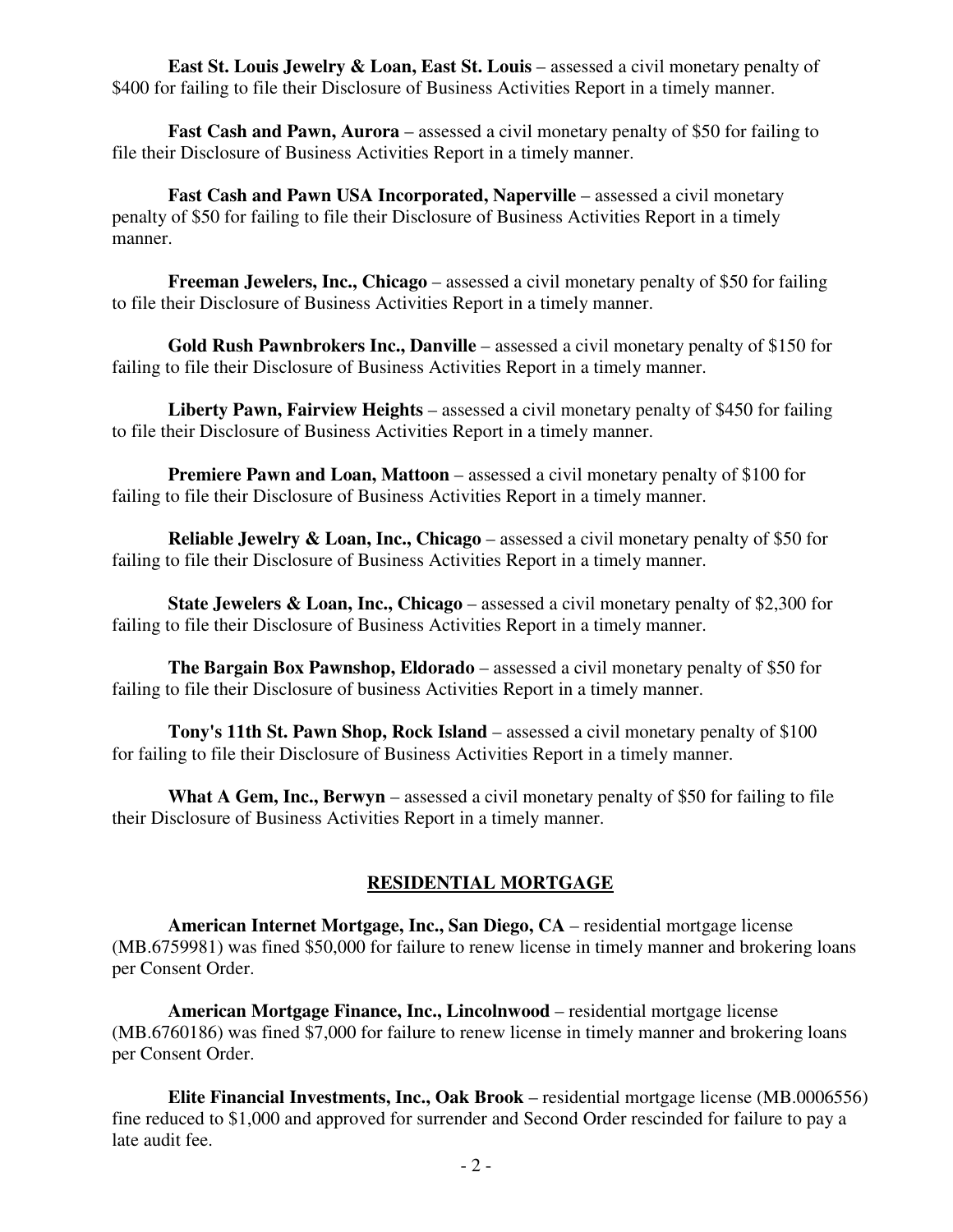# **Financial Institutions**

# **CURRENCY EXCHANGE**

**New North & Grand Currency Exchange, Inc., 4312 W. North Avenue, Chicago –** Currency Exchange License (3701) fined in the amount of \$3,600.00 for failure to maintain the statutorily required minimum net worth.

**Scottsdale Currency Exchange, Inc., 8063 S. Cicero Avenue, Chicago –** Currency Exchange License (3095) fined in the amount of \$2,300.00 for failure to maintain the statutorily required minimum net worth.

# **Professional Regulation**

# **ACCOUNTANT**

 **Barry Steiner, Chicago** – certified public accountant license (065-008927) reprimanded and fined \$4,000 for failure to clearly state the terms of a tax engagement to a client and for sending false information with a bill for the terminated engagement.

# **APPRAISER**

 **Cameron Rex, Northbrook** – certified general real estate appraiser license (553 app3158712) issued with reprimand with practice restrictions due to the conviction of two felony counts of distribution of child pornography.

 **Tahir Hafeez, Romeoville** – certified residential real estate appraiser license (556- 004416) reprimanded and fined \$500 and required to take an appraisal procedures course for communicating an appraisal that did not comply with the requirements of the Uniform Standards of Professional Appraisal Practice.

**Philip Hoy, McHenry** – certified residential real estate appraiser license (556-003809) placed in refuse to renew status due to incompetence in performing an appraisal.

 **Renata Robinson, Matteson** – certified residential real estate appraiser license (556- 002826) fined \$1,000 for her failure to respond to two formal requests from the Department for information regarding two appraisals she performed.

 **Frank Rozanski, Crystal Lake** – certified residential real estate appraiser license (556- 000687) placed in refuse to renew status due to his preparation of an incompetent appraisal report containing several inaccuracies and omissions.

 **Valentin Sirbu, Mount Prospect** – real estate appraiser license (557-004435) placed in refuse to renew status for failure to respond to the Department's written request for an appraisal report he performed and he forged the signature of his supervisor on an appraisal report.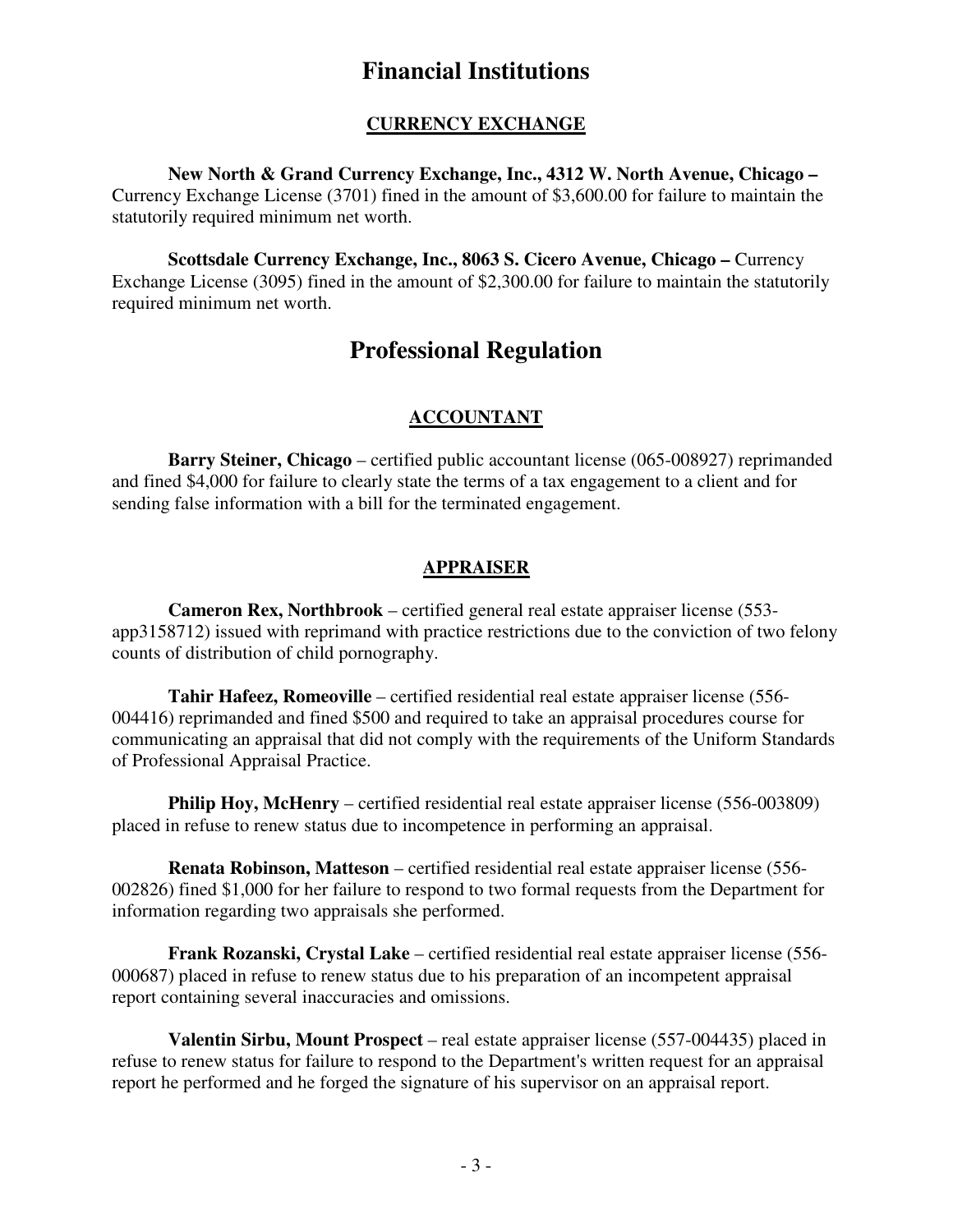# **ARCHITECTS, LAND SURVEYORS, PROFESSIONAL ENGINEERS AND STRUCTURAL ENGINEERS**

 **William Workman, Downers Grove** – professional land surveyor license (035-003501) placed in refuse to renew status for being more than 30 days delinquent in the payment of child support.

# **ATHLETIC TRAINING**

 **Jacob Bell, Kincaid** – MMA Contestant license (002.167202-0016) revoked for being more than 30 days delinquent in the payment of child support.

# **BARBER, COSMETOLOGY, ESTHETICS, HAIR BRADING, AND NAIL TECHNOLOGY**

 **Eddie Bell, Bloomington** – barber license (006-062992) indefinitely suspended for a minimum of one year and fined \$500 for aiding and assisting unlicensed practice and an unlicensed shop.

 **Montoya Lewis, Chicago** – barber license (006-063625) automatically and indefinitely suspended for a minimum of 12 months due to a violation of probation.

 **Lester Lykes, Westchester** – barber license (006-061989) placed in refuse to renew status for being more than 30 days delinquent in the payment of child support.

 **Joseph Nelson, Beach Park** – barber license (006-064114) issued and placed on one year non-reporting probation due to a felony conviction.

 **Frankie Rodriguez, Chicago** – barber license (006-058546) restored to a probation status.

**Joseph Trexler, Alto Pass** – barber license (006-063193) revoked for being more than 30 days delinquent in the payment of child support.

 **Tokilan Carr, Decatur** – cosmetologist license (011-267053) placed in refuse to renew status for being more than 30 days delinquent in the payment of child support.

**Juan Salceda, Chicago** – cosmetologist license (011-296143) revoked for being more than 30 days delinquent in the payment of child support.

 **Tekesha Smith, Country Club Hills** – cosmetologist license (011-288550) restored to indefinite probation after defaulted on an Illinois educational loan and has now entered into a repayment agreement.

 **Debra Sneed, Chicago** – cosmetologist license (011-282821) automatically and indefinitely suspended due to a violation of probation.

 **Andrea Stroy, Chicago** – cosmetologist license (011-297375) issued and placed on probation for two years due to felony conviction and unprofessional conduct.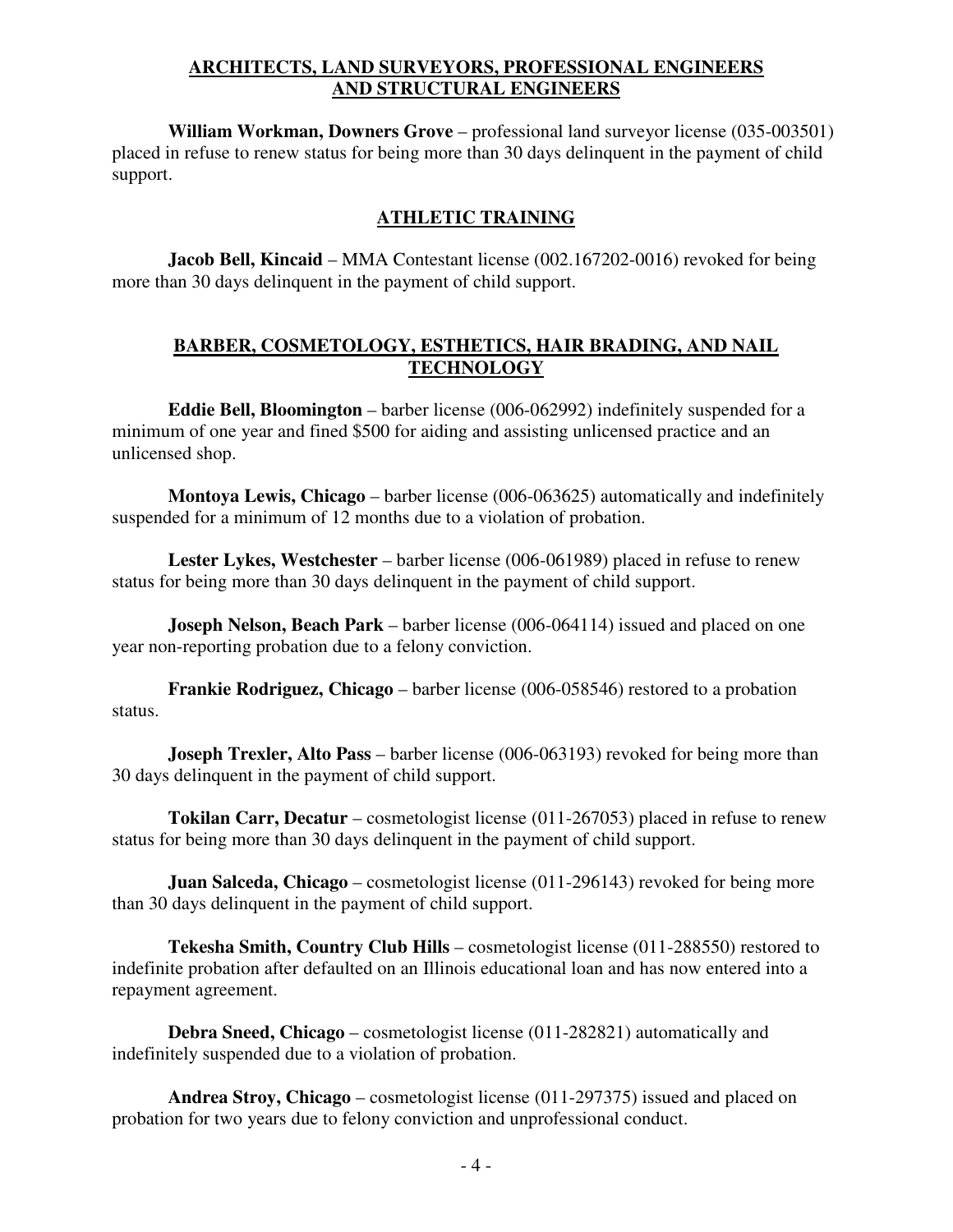**Daphne Thiele, Benton** – cosmetologist license (011-257507) restored/renewed to nonreporting probation for four years effective upon payment of fees and filing of forms due to a felony criminal conviction.

 **Dennisha White, University Park** – cosmetologist license (011-269462) indefinitely suspended for failure to comply with conditions of probation regarding repayment of an Illinois educational loan.

 **Stephaney Wright, Decatur** – cosmetologist license (011-297565) issued and placed on non-reporting probation for one year due to past criminal convictions.

 **Kristy Brison, Worth** – cosmetology teacher license (012-007369) placed in refuse to renew status after defaulted on an Illinois state educational loan.

 **Marissa Haley, Sublette** – cosmetology teacher license (012-007460) placed in refuse to renew status after defaulted on an Illinois state educational loan.

 **Michael Van Horn, Freeport** – cosmetology teacher license (012-006645) placed in refuse to renew status after defaulted on an Illinois state educational loan.

 **Bruce Williams, Zion** – cosmetology teacher license (012-006707) placed in refuse to renew status after defaulted on an Illinois state educational loan.

 **Arlington Academy, Inc., Buffalo Grove** – cosmetology school license (013-000454) placed in refuse to renew status for failure to provide information to the Department, failure to make disclosures, and violation of regulations.

**Renee Beaird, Springfield** – nail technician license (169-023651) issued and placed on one year non-reporting probation due to criminal conviction.

 **Claudina Brown, Chicago** – nail technician license (169-020127) automatically and indefinitely suspended for a minimum of 30 days based on violations of probation.

 **Benefit Cosmetics LLC, Schaumburg** – salon license (189-014269) issued and placed on probation for one year due to a violation of regulations.

 **Benefit Cosmetics LLC, Oak Brook** – salon license (189-014272) issued and placed on probation for one year due to a violation of regulations.

 **Benefit Cosmetics LLC, Chicago** – salon license (189-014267) issued and placed on probation for one year due to a violation of regulations.

 **Bollywood Nails, Skokie** – salon license (189-012220) fined \$250 for aiding and assisting unlicensed practice.

 **Chuong Nguyen Corporation, Chicago** – salon license (189-014008) reprimanded and fined \$1,000 due to a violation of regulations and unprofessional conduct.

 **Elite Nail Spa Ltd., Chicago** – salon license (189-014022) reprimanded and fined \$250 due to violation of regulations (salon operated on non-renewed license).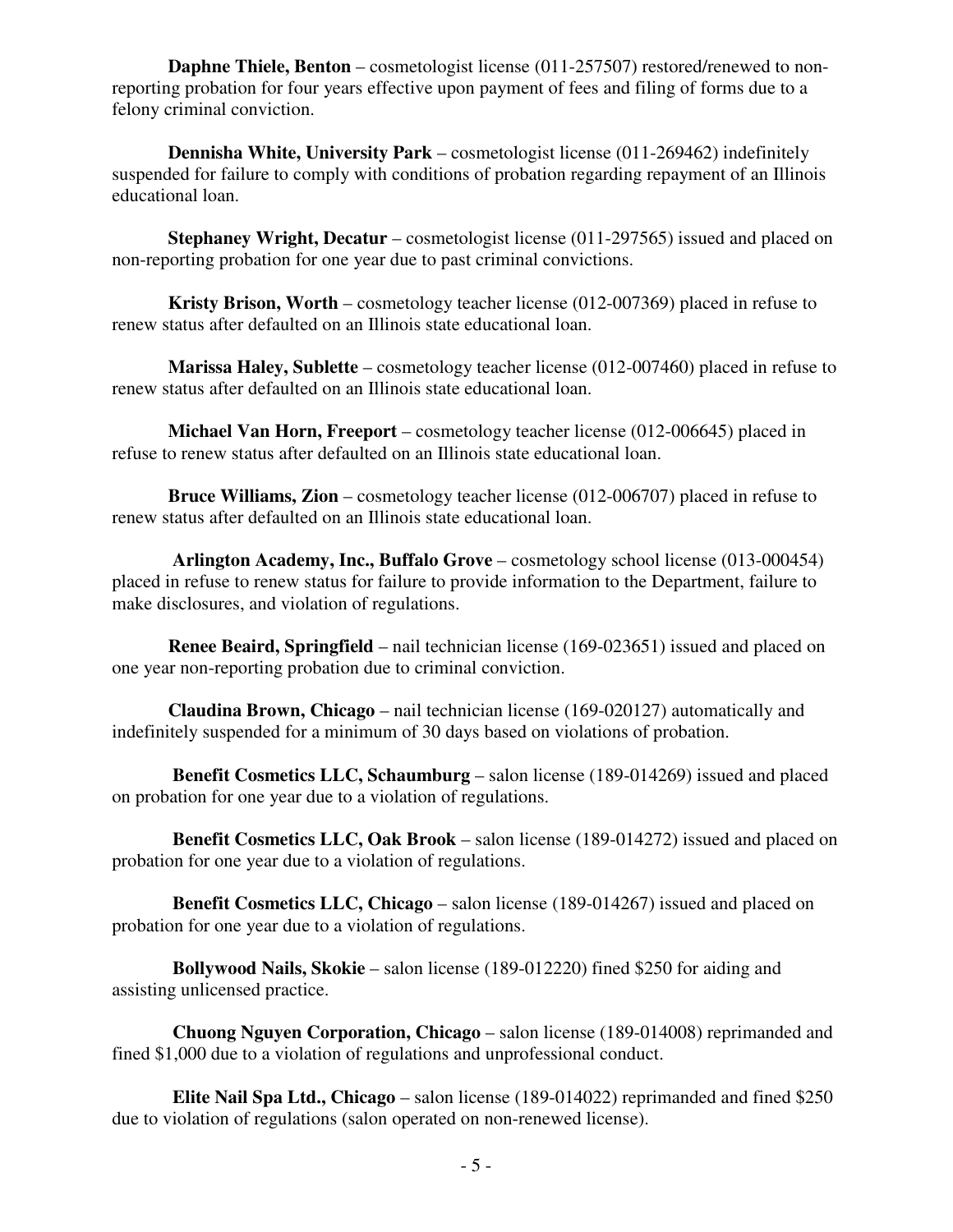**Macys Inc Cosmetic Dept., Chicago** – salon license (189app3143400) issued and placed on probation for one year due to a violation of regulations.

 **N V Salon, Inc., Aurora** – cosmetology salon license (189-014302) issued and placed on indefinite probation to run concurrent with that of its owner due to discipline by this Department against owner.

**Off The Top Barbershop, Rockford** – barber shop license (189-014096) reprimanded and fined \$1,500 due to a violation of regulations (shop operated prior to licensure) and aiding and assisting unlicensed practice.

 **Spa Martinique Inc., Schaumburg** – barber shop license (189app3096735) ordered to cease and desist unlicensed practice of operating as a salon or barbershop.

 **Windy City Nails, Chicago** – nail salon license (189-013131) placed on probation for one year due to a violation of regulations (prohibited implements).

 **7 East Nails, Chicago** – (unlicensed) ordered to cease and desist unlicensed practice of barbering, cosmetology, esthetics, hair braiding and/or nail technology.

 **Beauty-n-U, Bloomington** – (unlicensed) ordered to cease and desist unlicensed practice of operating a cosmetology salon.

 **C.A.S. Barbershop, Chicago** – (unlicensed) ordered to cease and desist unlicensed practice of operating a salon or barbershop.

 **Catherine Cesario, Westmont** – (unlicensed) ordered to cease and desist unlicensed practice of cosmetology or holding herself out to be able to provide cosmetology services and assessed a \$2,500 civil penalty.

 **Deborah Martin, Hoffman Estate** – (unlicensed) ordered to cease and desist unlicensed practice of cosmetology or esthetics.

 **Moca Master Cuts, Chicago** – (unlicensed) ordered to cease and desist unlicensed practice of operating as a salon or barbershop.

 **Nails, Quincy** – (unlicensed) ordered to cease and desist unlicensed practice of barbering, cosmetology, esthetics, hair braiding and/or nail technology.

 **Teazze Boutique, Chicago** – (unlicensed) ordered to cease and desist unlicensed practice of barbering, cosmetology, esthetics, hair braiding and/or nail technology.

# **DENTAL**

 **Lori Gross, Chicago** – dental hygienist license (020-007262) reprimanded and fined \$1,000 for failure to renew her license.

 **Hugo Miranda, Skokie** – (unlicensed) assessed a \$5,000 civil penalty due to the unlicensed practice of dentistry.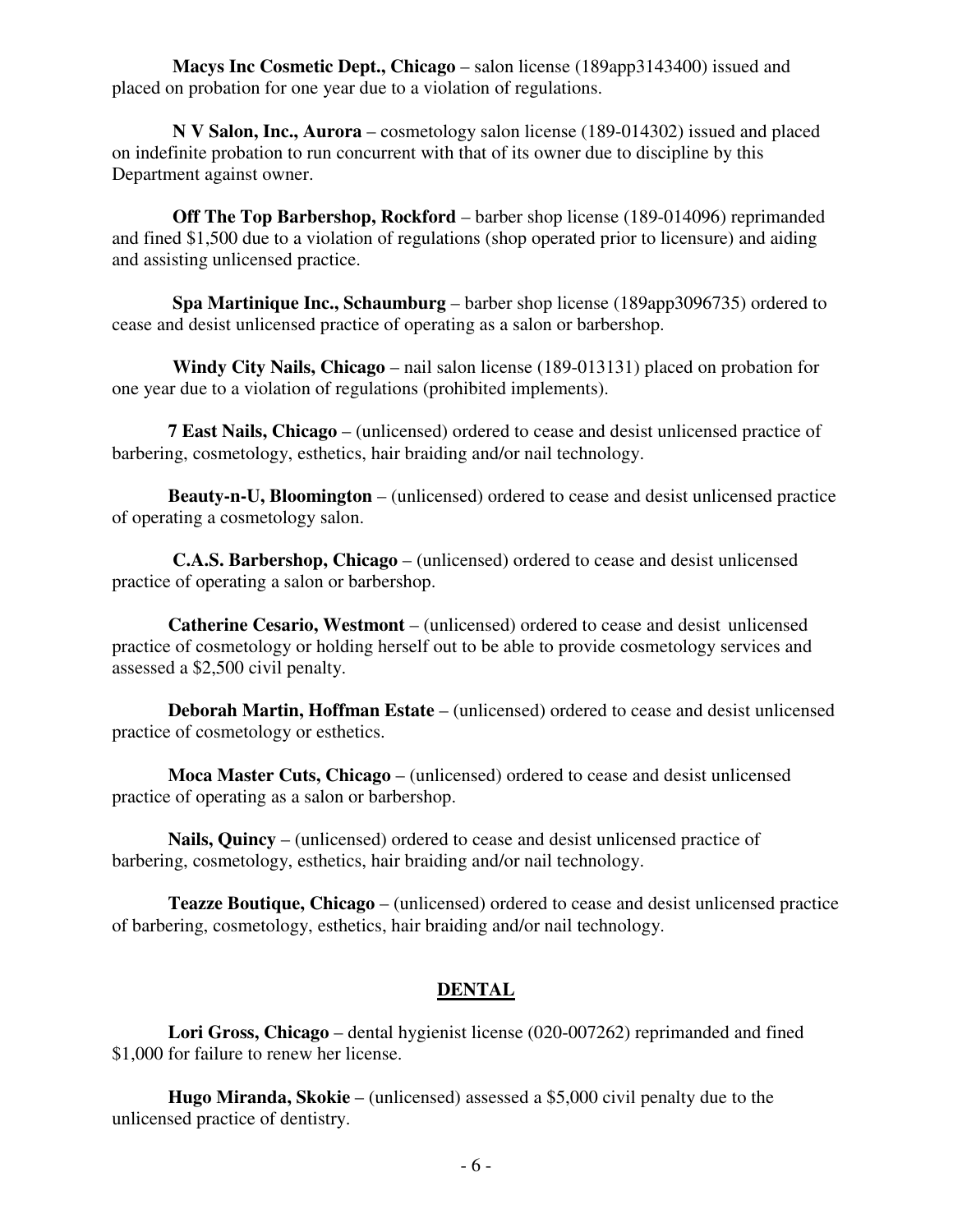**Monticello Dental Lab, Chicago** – (unlicensed) ordered to cease and desist unlicensed practice of dentistry.

### **DETECTIVE, ALARM, SECURITY, FINGERPRINT VENDOR AND LOCKSMITH**

 **Nationwide Security Services, Inc., Bloomingdale** – licensed private detective agency license (117-001128) reprimanded and fined \$500 for failure to update its address with the Department within 10 days of its change of address.

 **Cassandra Ahmed**, **Chicago** – permanent employee registration card (129-354797) issued and placed on probation for one year, due to a criminal conviction.

 **Malik Alexander, Chicago** – permanent employee registration card (129-354805) issued and placed on probation for three years for failure to disclose criminal conviction.

 **Thomas Butler, Chesterfield, MO** – permanent employee registration card (129- 354712) issued and placed on probation for one year due to previous conviction and unprofessional conduct.

 **Donnis Carter, Chicago** – permanent employee registration card (129-011674) placed in refuse to renew status for failure to appear at a Department conference.

 **Christopher Clark, Broadview** – permanent employee registration card (129-316963) placed in refuse to renew status for failure to appear at a Department conference.

**John Coyle, Rockford** – permanent employee registration card (129-172489) placed in refuse to renew status for failure to appear at a Department conference.

 **Todd D'Aprile, Indian Head Park** – permanent employee registration card (129- 340480) revoked for being more than 30 days delinquent in the payment of child support.

 **Kristi Everett, Chicago** – permanent employee registration card (129-355439) issued and placed on probation for one year for failure to disclose criminal conviction.

 **Vincente Gamez, Elk Grove Village** – permanent employee registration card (129- 354804) issued and placed on probation for three years for failure to disclose criminal conviction.

 **Ashley Greene, Chicago** – permanent employee registration card (129-315728) revoked due to felony conviction and for failure to report conviction to the Department.

**Joseph Guidi, Chicago** – permanent employee registration card (129-354713) issued and placed on probation for two years due to a criminal conviction.

 **Jacquelyn Hill, Chicago** – permanent employee registration card (129-289950) restored to indefinite probation after defaulted on an Illinois educational loan and has now entered into a repayment agreement.

**Jemaine Jackson, Chicago** – permanent employee registration card (129-354803) issued and placed on probation for one year due to criminal conviction.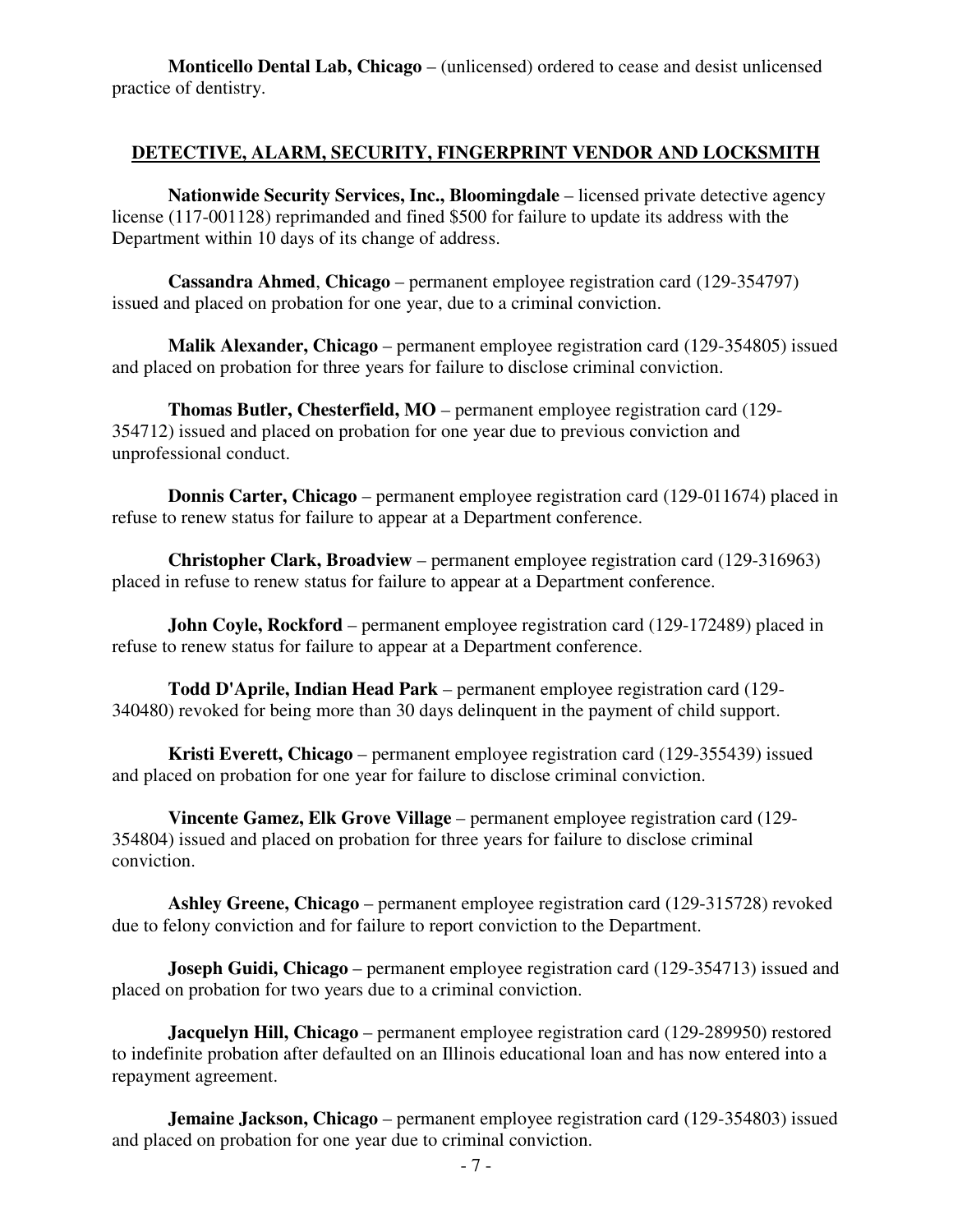**Antwan Jeffries, Harvey** – permanent employee registration card (129-229620) placed on probation for two years effective upon payment of fees and filing of forms due to criminal conviction.

 **Kalvin Johnson, Chicago** – permanent employee registration card (129-354802) issued and placed on probation for three years for failure to disclose criminal conviction.

 **Pierre Mayfield, Chicago** – permanent employee registration card (129-354798) issued and placed on probation for five years due to criminal conviction.

**Eric Mendenhall, Granite City** – permanent employee registration card (129-302080) indefinitely suspended for a minimum of one year due to a felony conviction and for failure to report arrest and conviction.

 **Doty Nash, Chicago** – permanent employee registration card (129-280425) restored to indefinite probation after defaulted on an Illinois educational loan and has now entered into a repayment agreement.

 **Arthur Robertson, Chicago** – permanent employee registration card (129-318172) restored to non-reporting probation for one year due to previous conviction and unprofessional conduct.

 **Michael Shreve, Rockford** – permanent employee registration card (129-354806) issued and placed on probation for one year due to criminal conviction.

 **Clarence Wilson, East Chicago, IN** – permanent employee registration card (129- 162007) indefinitely suspended for failure to comply with conditions of probation regarding repayment of an Illinois educational loan.

#### **DIETETIC & NUTRITION**

 **Therese O'Reilly, Chicago** – licensed dietician nutritionist license (164-004891) restored to indefinite probation after defaulted on an Illinois educational loan and has now entered into a repayment agreement.

#### **FUNERAL DIRECTORS & EMBALMERS**

 **William Jackson, Chicago** – funeral director and embalmer license (034-012072) indefinitely suspended due to a violation of previous Consent Order for disposing of remains prior to obtaining a death certificate and filing a report with Local Registrar.

 **Frank Rossi, Cicero** – funeral director and embalmer license (034-015474) indefinitely suspended for failure to comply with conditions of probation regarding repayment of an Illinois educational loan.

 **Bruce Schreffler, Kankakee** – funeral director and embalmer license (034-011048) reprimanded and fined \$1,000 for failure to file death record and burial permit in a timely manner prior to the disposition of a body.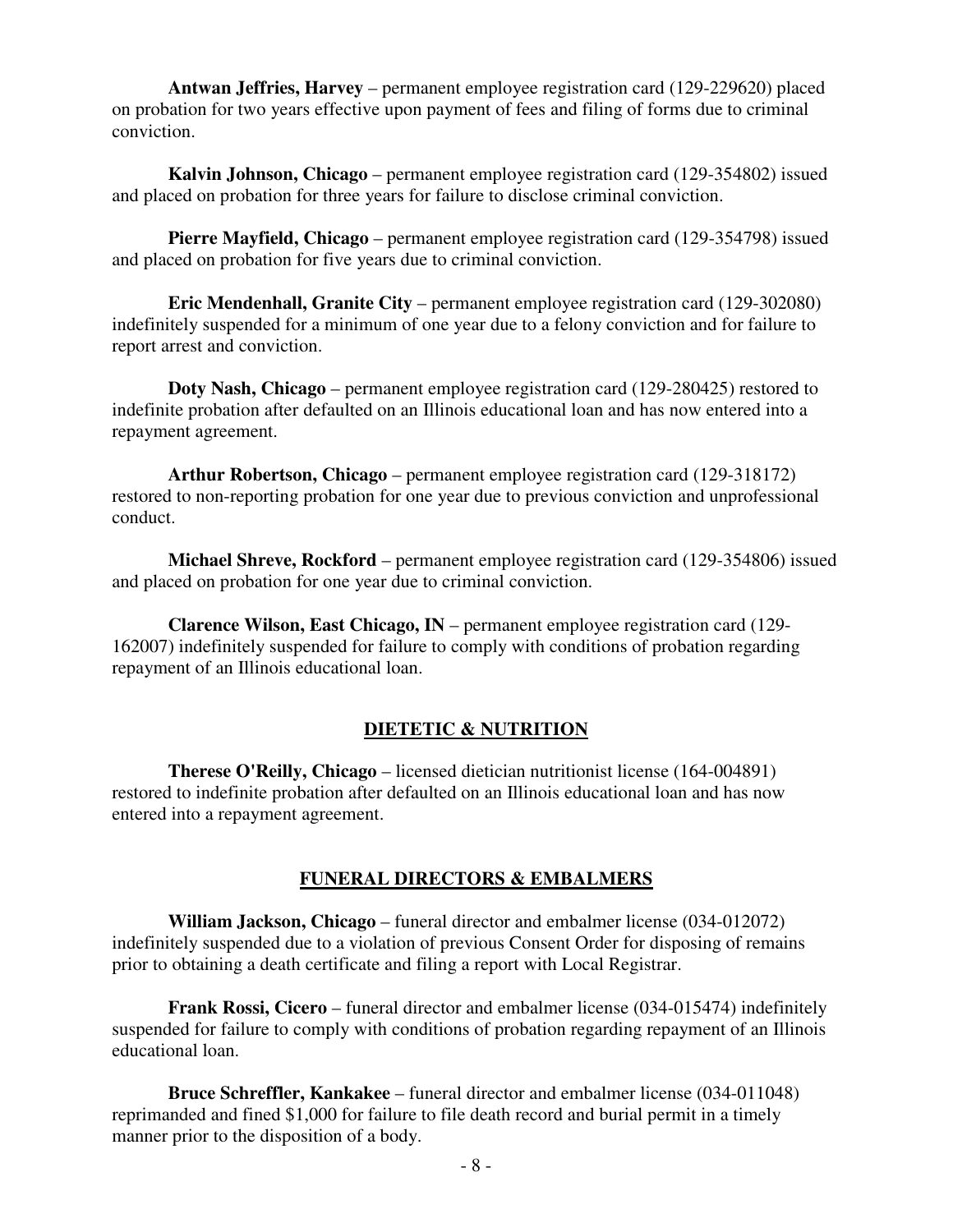**Ernest Severino, Des Plaines** – funeral director and embalmer license (034-010789) reprimanded and fined \$500 due to violation of the regulations.

 **Barbara Vinson, Chicago** – funeral director and embalmer license (034-014417) revoked and fined \$1,500 for engaging in, promoting, selling or issuing burial contracts or insurance policies in connection with funeral practices in violation of state laws; and for filing false records.

**Frank Vosicky, Lombard** – funeral director and embalmer license (034-014287) reprimanded and fined \$1,000 for failure to file death record and burial permit in a timely manner prior to the disposition of the body.

#### **HOME INSPECTOR**

 **Daniel Andrews, Glen Ellyn** –home inspector license (450-010588) revoked for being more than 30 days delinquent in the payment of child support.

 **Bruce Schultz, Olney** – home inspector license (450-003275) placed in refuse to renew status for misrepresenting the completion of mandatory continuing education credits on his license renewal application.

#### **MASSAGE THERAPY**

 **Nathaniel Pierantoni, Franklin Park** – massage therapy license (227-014373) issued and placed on indefinite probation for a minimum of two years for disclosure of misdemeanor and felony charges related to Possession of Drugs and Theft occurring in 2003-2006.

#### **MEDICAL**

 **Syed Ali, Orlando, FL** – physician and surgeon license (036-091235) placed in refuse to renew status due to a sister-state discipline in the state of Florida.

 **Craig Bittner, Scottsdale, AZ** – physician and surgeon license (036-107043) placed in refuse to renew status due to a sister-state discipline by the state of California.

 **Ellena Boddie, Westmont** – physician and surgeon license (036-116967) suspended for 30 days, followed by indefinite probation for a minimum of three years and fined \$10,000 and controlled substance license (336-078346) suspended for 30 days due to a boundary violation in which she continued to prescribe medication to a patient with whom she had become romantically involved.

 **Rudy Byron, Racine, WI** – physician and surgeon license (036-101275) placed in refuse to renew status due to a sister-state discipline in the state of Wisconsin.

 **George Chun, Long Beach, CA** – physician and surgeon license (036-083579) placed in refuse to renew status due to a sister-state discipline in the state of California.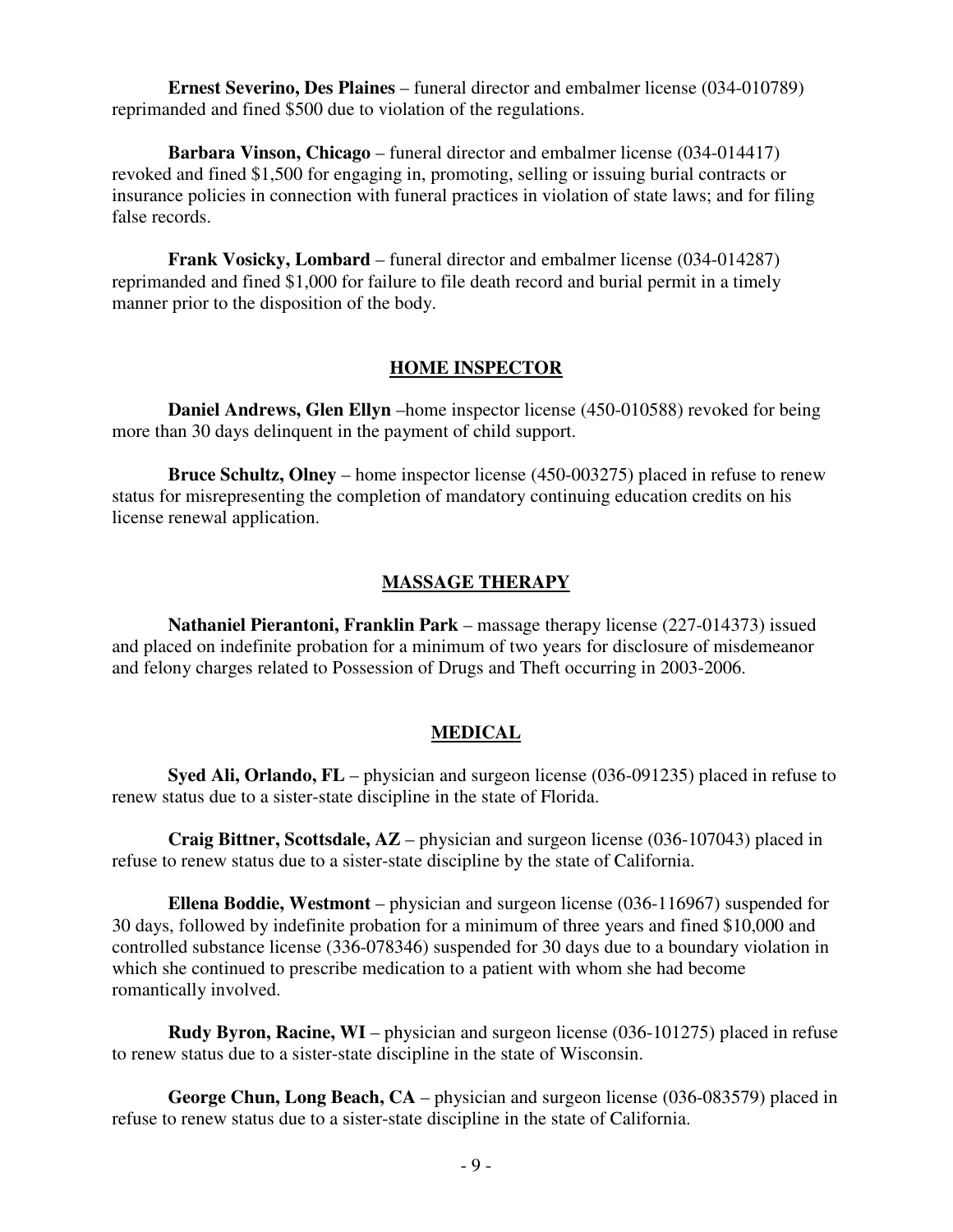**Angelo Consiglio, Marathon, FL** – physician and surgeon license (036-069120) and controlled substance licenses (336-033115 and 336-080660) permanently revoked due to conviction of a criminal battery against a patient in the course of patient care or treatment.

 **Murthy Dasari , Valparaiso, IN** – physician and surgeon license (036-069294) placed in refuse to renew status due to a sister-state discipline in the state of California.

 **Mary Demers, Chicago** – physician and surgeon license (036-079385) placed in refuse to renew status due to a sister-state discipline in the state of Alaska.

**Frank Desandre, Krump, TN** – physician and surgeon license (036-040429) placed in refuse to renew status after being disciplined by the state of Tennessee.

 **Luis Garcia, Anaheim, CA** – physician and surgeon license (036-072312) placed in refuse to renew status due to a sister-state discipline in the state of California.

 **Anthony Ghidorzi, Chicago** – physician and surgeon license (036-089309) reprimanded and fined \$2,000 for failure to adequately supervise medical procedures by unlicensed personnel, including laser hair removal and Botox injections, and was reprimanded in the state of California for the same reason.

 **David Glick, Highland Park** – physician and surgeon license (036-077291) placed in refuse to renew status due to a sister-state discipline in the state of California.

**Donald Hennessy, Aurora** – physician and surgeon license (036-066606) placed in refuse to renew status due to a sister-state discipline in the state of Wisconsin.

 **Fredric Hildebrand, Chicago** – physician and surgeon license (036-079931) reprimanded due to a sister-state discipline by the state of Wisconsin.

 **Nercy Jafari , Chicago** – physician and surgeon license (036-047922) and controlled substance licenses (336-057458 and 336-082441) were permanently revoked due to conviction of a criminal act that requires registration under the Sex Offender Registration Act.

**Irina Jasper, Los Angeles, CA** – physician and surgeon license (036-100532) placed in refuse to renew status due to a sister-state discipline in the state of California.

**Henry Landsman, Bakersfield, CA** – physician and surgeon license (036-059137) placed in refuse to renew status due to a sister-state discipline.

 **Sean McDonald, Harrisburg** – physician and surgeon license (036-110736) placed in refuse to renew status due to a sister-state discipline in the state of Kentucky.

 **Morton Miller, Skokie** – physician and surgeon license (036-038202) revoked due to a felony conviction.

 **Roberto Moraleda, Chicago** – physician and surgeon license (036-092088) placed in refuse to renew status after being disciplined by the state of North Dakota.

 **Ngai Nguyen, Loma Linda, CA** – physician and surgeon license (036-065920) placed in refuse to renew status due to a sister-state discipline in the state of California.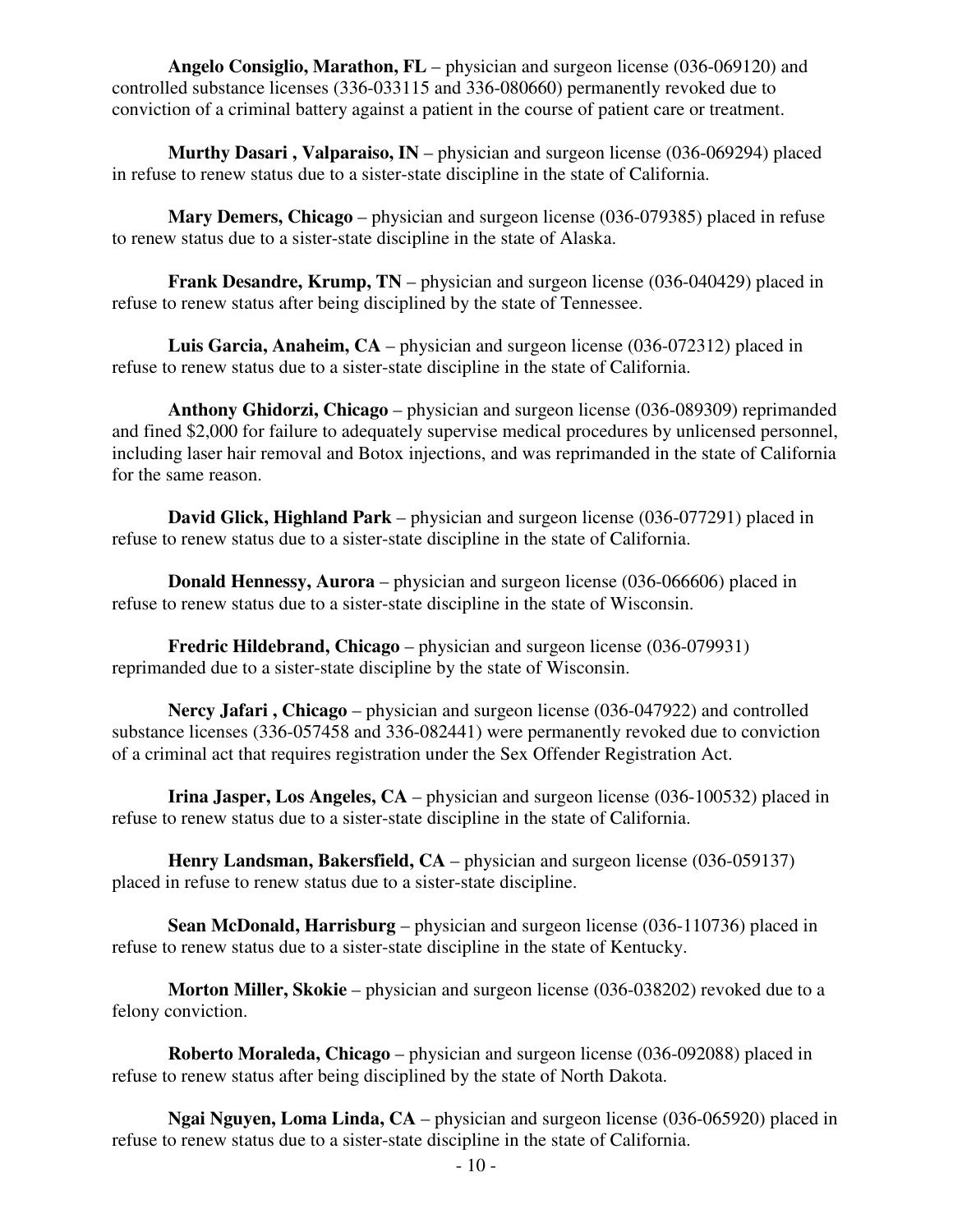**Charles Njoku, Powell, OH** – physician and surgeon license (036-121898) placed in refuse to renew status due to a sister-state discipline in the states of Ohio and Pennsylvania due to a felony conviction for Health Care Fraud and Illegal Distribution of a Schedule II Controlled Substance.

 **Charles Oates, Iowa City, IA** – physician and surgeon license (036-069011) placed in refuse to renew status after being disciplined by the state of Kentucky.

**James O'Connor, Glovcester, VA** – physician and surgeon license (036-072488) placed in refuse to renew status due to a sister-state discipline in the state of Virginia.

 **Gerald Ratinov, Houston, TX** – physician and surgeon license (036-038837) placed in refuse to renew status due to a sister-state discipline in the state of Texas.

 **Bernardo Saavedra, Merrillville, IN** – physician and surgeon license (036-117439) placed on indefinite probation with practice restrictions for a minimum of three years and fined \$7,500 and controlled substance license (336-078564) revoked for failure to keep required documents and inventories for Controlled Substances.

 **Mohammed Sethi, Houston, TX** – physician and surgeon license (036-046334) placed in refuse to renew status after being disciplined by the state of Wisconsin.

 **Ashvin Shah, Flossmoor** – physician and surgeon license (036-058180) and controlled substance licenses (336-022817 and 336-067107) permanently revoked due to conviction of a criminal battery against a patient in the course of patient care or treatment.

 **Abdul-Sami Siddiqui, Las Vegas, NV** – physician and surgeon license (036-089409) reprimanded and fined \$2,000 after being disciplined by the state of Texas.

 **Imad Tarabishy, Spring Hill, FL** – physician and surgeon license (036-053088) reprimanded due to prior discipline by the state of Florida.

 **Elizabeth Thomas, Greenville, NC** – physician and surgeon license (036-071247) placed in refuse to renew status due to a sister-state discipline in the state of Minnesota.

 **Erol Uke, Chicago** – physician and surgeon license (036-058002) placed in refuse to renew status due to a sister-state discipline in the state of Minnesota.

 **Daniel Williams, Oak Park** – physician and surgeon license (036-067317) placed in refuse to renew status due to a sister-state discipline in the state of Alabama.

 **Bradley Hayashi, Hanover Park** – chiropractic license (038-009091) permanently revoked due to conviction of a criminal battery against a patient in the course of patient care or treatment.

 **Brad Martin, Gilbert, AZ** – chiropractic license (038-008833) reprimanded and fined \$500 for failure to review a patient's medical records prior to assisting another chiropractor with treatment of said patient.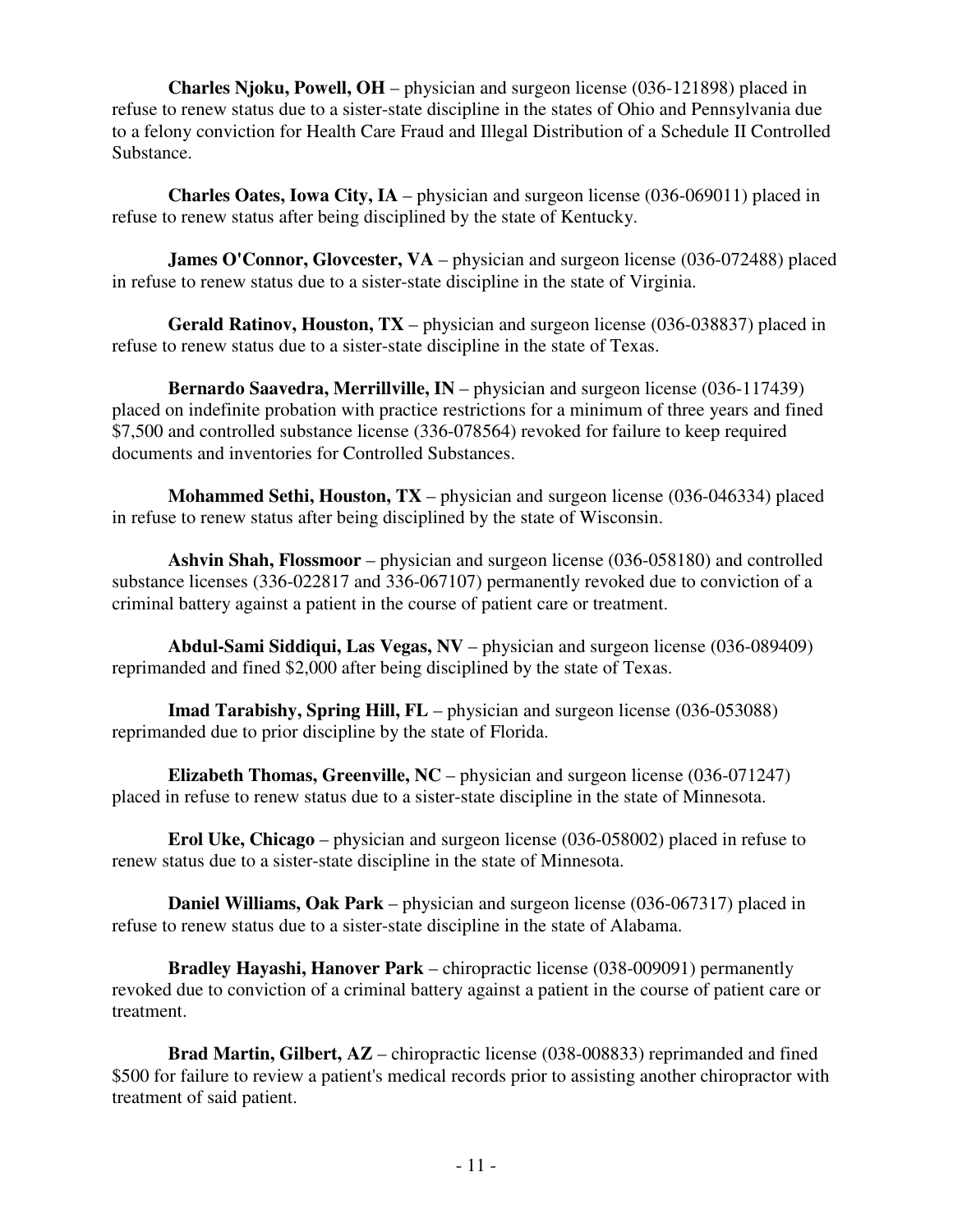**Darwin Minnis, Maywood** – chiropractic license (038-005677) indefinitely suspended for a minimum of five years due to a felony conviction.

 **Hermon Toney, Hickory Hills** – surgical assistant license (238-000006) placed in refuse to renew status for being more than 30 days delinquent in the payment of child support.

# **NURSING**

**Sharon Aguirre, Merrillville, IN** – registered nurse license (041-270432) automatically and indefinitely suspended for a minimum of 12 months for having violated the terms of a Care, Counseling and Treatment Agreement.

 **Kim Akainyah, Chicago** – registered nurse license (041-229891) indefinitely suspended for failure to comply with conditions of her probation regarding the repayment of her Illinois educational loan.

 **Teresa Ames, Rockford** – registered nurse license (041-366513) indefinitely suspended for a minimum of 30 days due to improper charting and failure to report termination of employment to the Department.

 **Tia Chatmon, Houston, TX** – registered nurse license (041-317719) indefinitely suspended for failure to comply with conditions of probation regarding repayment of an Illinois educational loan.

 **Wanda Conyers, Belleville** – registered nurse license (041-356646) suspended for six months, followed by probation for three years for failure to ensure proper medication therapy, and failure to report incidents as required by statute.

**Pamela Crites, Marion** – registered nurse license (041-331892) reprimanded for failure to maintain records of patient care and treatment as required by law, regarding one patient.

 **Kimberli Curtis, Leclaire, IA** – registered nurse license (041-400636) issued with reprimand due to a 2003 and 2006 discipline of her Iowa nurse license.

**Lovejoy DeMesa, Plainfield** – registered nurse license (041-325058) indefinitely suspended for a minimum of one year and fined \$500 for having been convicted of a felony for Criminal Neglect of a Person with a Disability, and for failure to report same to the Department.

**Vicki Dick, Morton** – registered nurse license (041-313739) reprimanded and fined \$500 for unprofessional conduct.

 **Leanne Dix, Forest Park** – registered nurse license (041-329644) automatically and indefinitely suspended for a minimum of 12 months due to a violation of probation.

 **Sally Gadzeko, Bolingbrook** – registered nurse license (041-315396) reprimanded for mistakenly administering Ambien to a patient who was allergic to the drug. No patient harm occurred.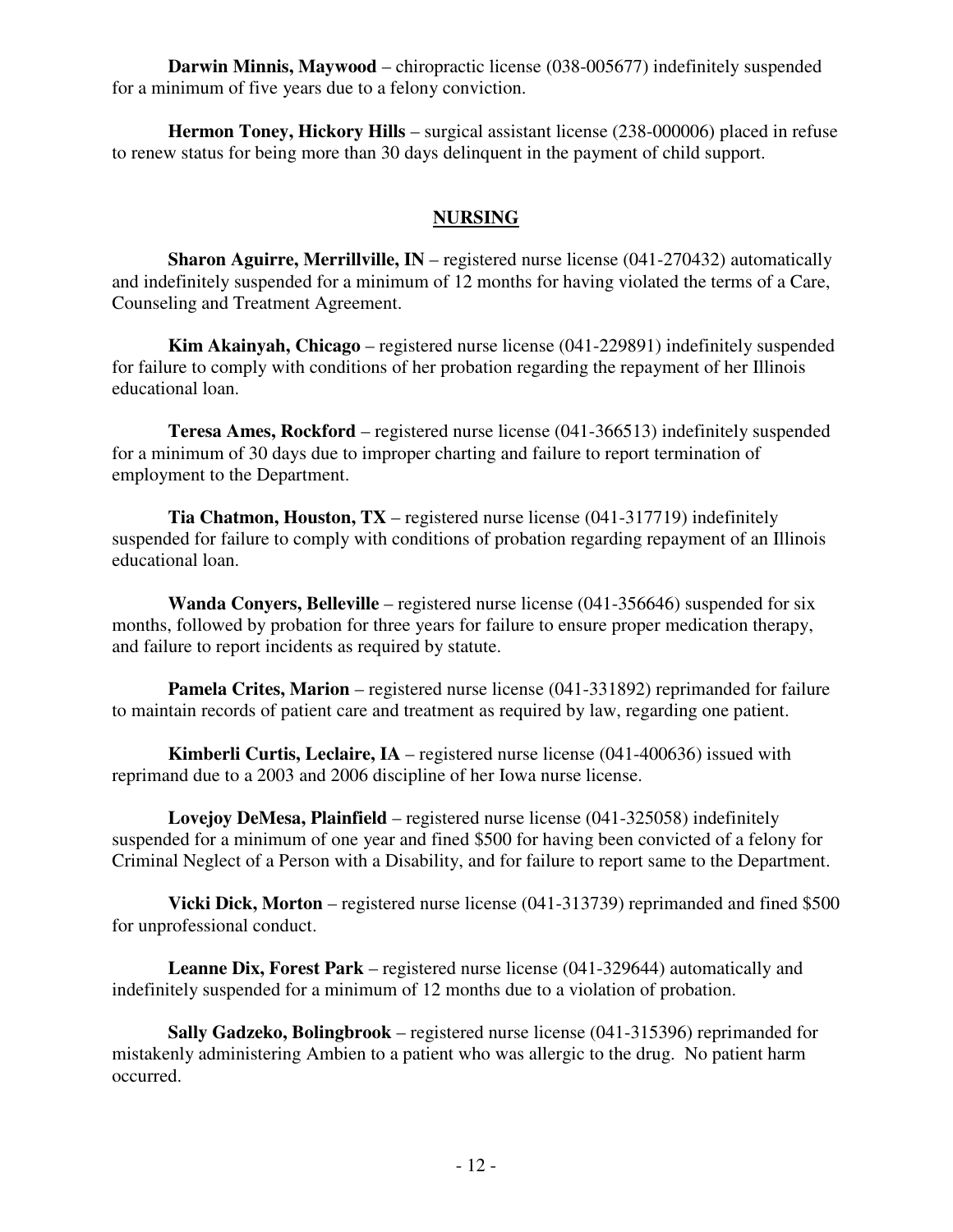**Teri Geitner, Galesburg** – registered nurse license (041-349125) reprimanded for being disciplined by the Board of Nursing of the State of Iowa for providing untrue information in her application for nurse license.

 **Angela Glancy, Decatur** – registered nurse license (041-303211) restored to indefinite probation for a minimum of three years effective upon payment of fees and filing of forms.

**Regenia Gregory-Hein, Bonita Springs, FL** – registered nurse license (041-259302) automatically and indefinitely suspended for a minimum of 12 months for having violated the terms of a consent order.

 **Charles Groshong, Cape Girardeau, MO** – registered nurse license (041-401185) issued with reprimand due to a 2010 discipline on his State of Missouri Registered Nurse license.

**Pamela Hadlock, Clinton, WI** – registered nurse license (041-386543) reprimanded due to a prior discipline by the Wisconsin State Board of Nursing.

 **Norma Hawkins, Flora** – registered nurse license (041-369927) placed on indefinite probation after defaulted on an Illinois educational loan and has now entered into a repayment agreement.

**Jennifer Hayes, Sycamore** – registered nurse license (041-378222) reprimanded for failure to report termination from Sherman Hospital in Elgin, Illinois for recordkeeping and documentation errors.

 **Brandy Jarrell, Bunker Hill** – registered nurse license (041-400723) issued and placed on probation for one year due to 2006 felony conviction.

**Bethany Kelly, Alma** – registered nurse license (041-353656) indefinitely suspended for a minimum of two years due to diversion of controlled substances and as a result of said conduct has been indicted in federal district court for unlawful acquisition of controlled substances.

 **Brenda King, Bloomington** – registered nurse license (041-326774) restored to indefinite probation after defaulted on an Illinois educational loan and has now entered into a repayment agreement.

 **Hannah McNeil, Peoria Heights** – registered nurse license (041-368720) automatically and indefinitely suspended for a minimum of 12 months for failure to comply with the terms of a Consent Order.

 **Megan Moreland, Buda** – registered nurse license (041-380173) placed on indefinite probation with work restrictions for a minimum of three years for pleading guilty to possession of a controlled substance.

 **Donald Nelson, Brownsburg, IN** – registered nurse license (041-318213) indefinitely suspended for a minimum of two years due to suspected diversion of narcotics, failure to document administration of narcotics and unprofessional conduct.

 **Christian Patterson, Pekin** – registered nurse license (041-362830) restored to indefinite probation with work restrictions for a minimum of three years and effective upon payment of fees and filing of forms.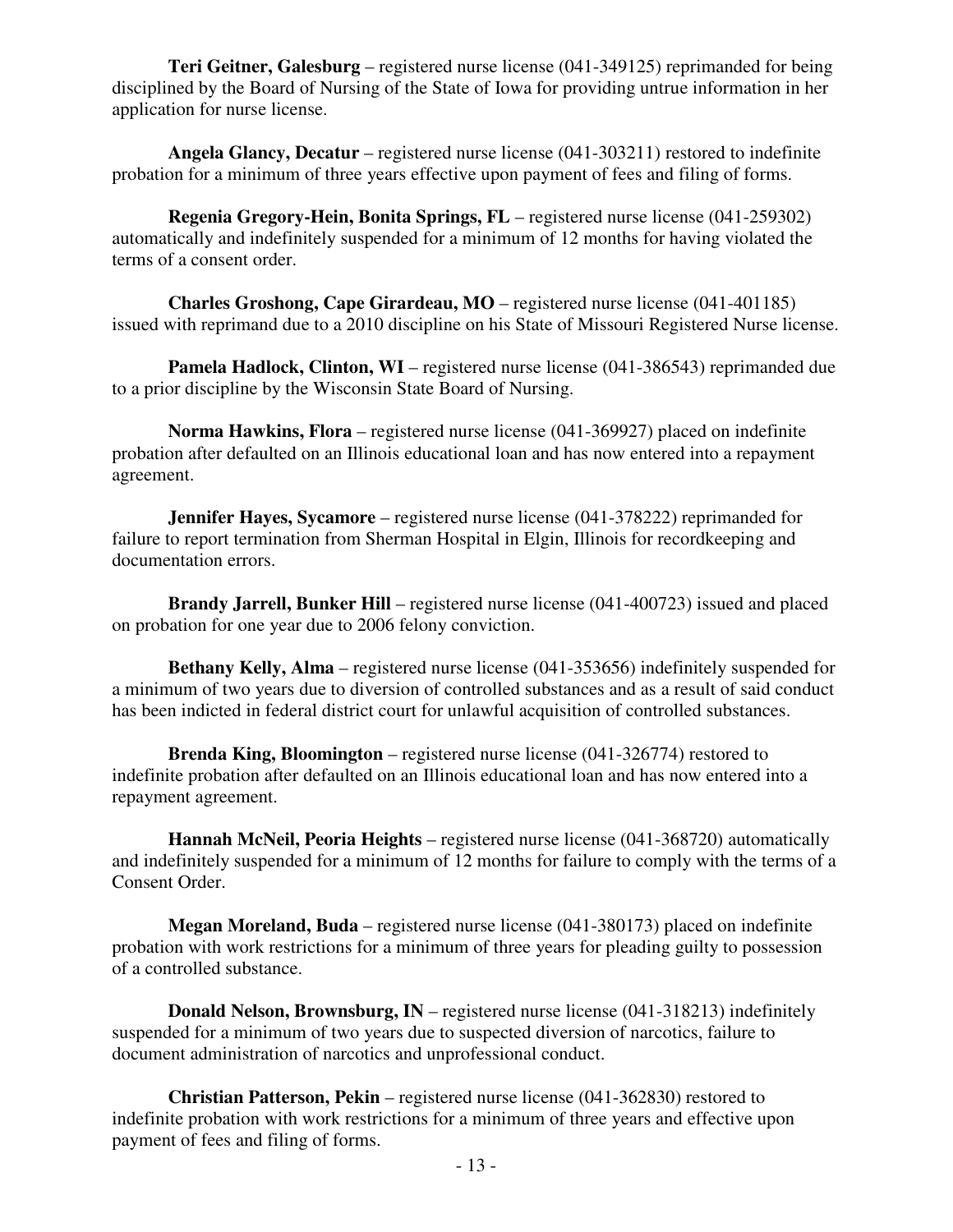**Traci Piper, Mendota** – registered nurse license (041-218973) restored to indefinite probation with work restrictions for a minimum of three years effective upon payment of fees, filing of forms and completion of continuing education.

 **Katarzyna Pukszta, Oak Brook Terrace** – registered nurse license (041-382298) suspended for three months and fined \$500 for diversion of a controlled substance.

 **Robb Shipley, Olney** – registered nurse license (041-319166) reprimanded and fined \$500 and nursing home administrator license (044-006417) reprimanded due to a misdemeanor offense related to a 2009 DUI.

 **Michael Shipman, Hoopestown** – registered nurse license (041-352621) placed on indefinite probation with work restrictions for a minimum of three years due to drug diversion.

 **Gina Sonnenburg, Keokuk, IA** – registered nurse license (041-387209) indefinitely suspended for a minimum of three years for allegedly diverting controlled substances from her employer for self-use.

 **Lisa Stark, Normal** – registered nurse license (041-369344) automatically and indefinitely suspended for a minimum of 12 months for failure to comply with the terms and conditions of a Consent Order.

 **Rachel Stevens, Flossmoor** – registered nurse license (041-333752) restored to indefinite probation after defaulted on an Illinois educational loan and has now entered into a repayment agreement.

 **Tina Systo, Bloomington** – registered nurse license (041-314392) placed on indefinite probation after defaulted on an Illinois educational loan and has now entered into a repayment agreement.

**Juanita Ware, Cherry Valley** – registered nurse license (041-374243) restored to indefinite probation after defaulted on an Illinois educational loan and has now entered into a repayment agreement.

 **Tiffany Wendel, Danville** – registered nurse license (041-361759) indefinitely suspended for being named as a perpetrator in an indicated report by the Department of Children and Family Services for child abuse or neglect.

**Kathleen Brand, Burlington, WI** – licensed practical nurse license (043-084411) indefinitely suspended for a minimum of one year due to the suspension of her Wisconsin nursing license.

 **Keisha Brown, Lynwood** – licensed practical nurse license (043-086881) suspended for 30 days for failure to follow the policies and procedures of American Home Health Agency by timely reporting that patient had fallen and timely charting the incident.

 **Sarah Bushong, Carlyle** – licensed practical nurse license (043-084104) revoked for being more than 30 days delinquent in the payment of child support.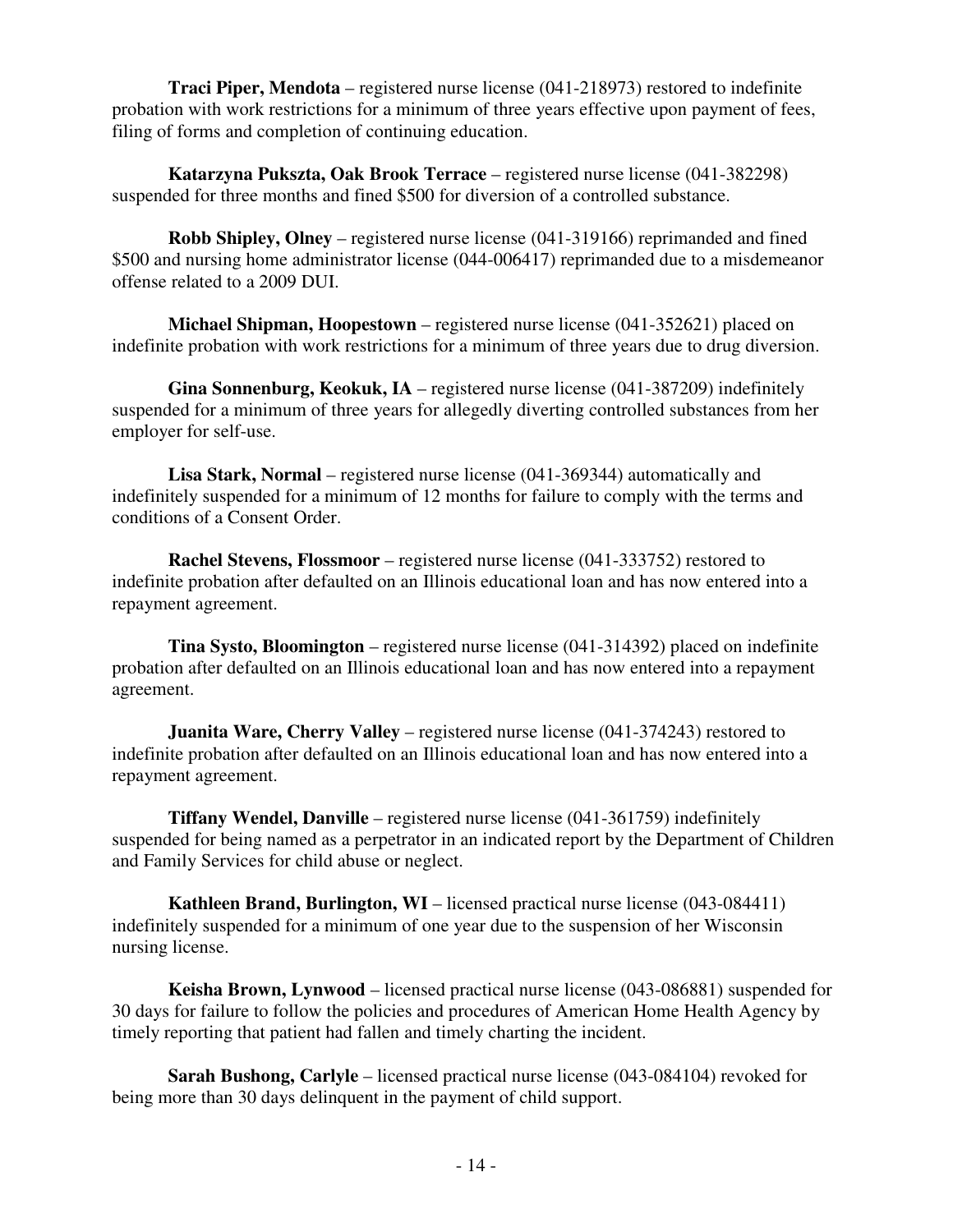**Jennifer Cooke, Mattoon** – licensed practical nurse license (043-084539) automatically and indefinitely suspended for a minimum of 12 months for having violated the terms of a Consent Order.

 **Michael Everhart, Keyesport** – licensed practical nurse license (043-088935) reprimanded and fined \$500 for acting outside the scope of his practice when he flushed a resident's peripherally inserted central catheter line.

 **Torin Hoard, Carpentersville** – licensed practical nurse license (043-090830) reprimanded and fined \$500 due to a felony conviction.

 **Michael Hoult, Mesa, AZ** – licensed practical nurse license (043-078201) placed in refuse to renew status after state of Arizona practical nurse license was summarily suspended.

 **Catina Jones, Peoria** – licensed practical nurse license (043-107122) placed on indefinite probation for a minimum of three years for failure to report termination from a nursing center, following a positive drug screen.

 **Aimee Kargle, Coal City** – licensed practical nurse license (043-107530) restored to indefinite probation for a minimum of two years and effective upon payment of fees and filing of forms.

 **Vicky Lewis, New Athens** – licensed practical nurse license (043-053749) suspended 30 days for going to sleep while assigned to care for a home health care patient and for failure to report her termination for said conduct to the Department.

**Dawn Maxvill, Livingston** – licensed practical nurse license (043-105477) automatically and indefinitely suspended for a minimum of 12 months due to a violation of probation.

 **Shelia Means, Chicago** – licensed practical nurse license (043-087398) indefinitely suspended for failure to comply with conditions of probation regarding repayment of an Illinois educational loan.

 **Craighton Mims, Chicago** – licensed practical nurse license (043-083846) revoked for being more than 30 days delinquent in the payment of child support.

**Norma Reeves, Springfield** – licensed practical nurse license (043-049520) automatically and indefinitely suspended for a minimum of 12 months for violating the terms of her probation.

 **Robert Sanders, Bettendorf, IA** – licensed practical nurse license (043-105890) placed in refuse to renew status for having surrendered his state of Iowa practical nurse license and for failure to report same to the Department.

 **Deborah Seaberry-Wilson, Chicago** – licensed practical nurse license (043-079165) reprimanded due to a sister-state discipline and for failure to report same.

**Vicky Shelly, Carterville** – licensed practical nurse license (043-049041) reprimanded for failure to maintain record of patient care and treatment as required by law, regarding one patient.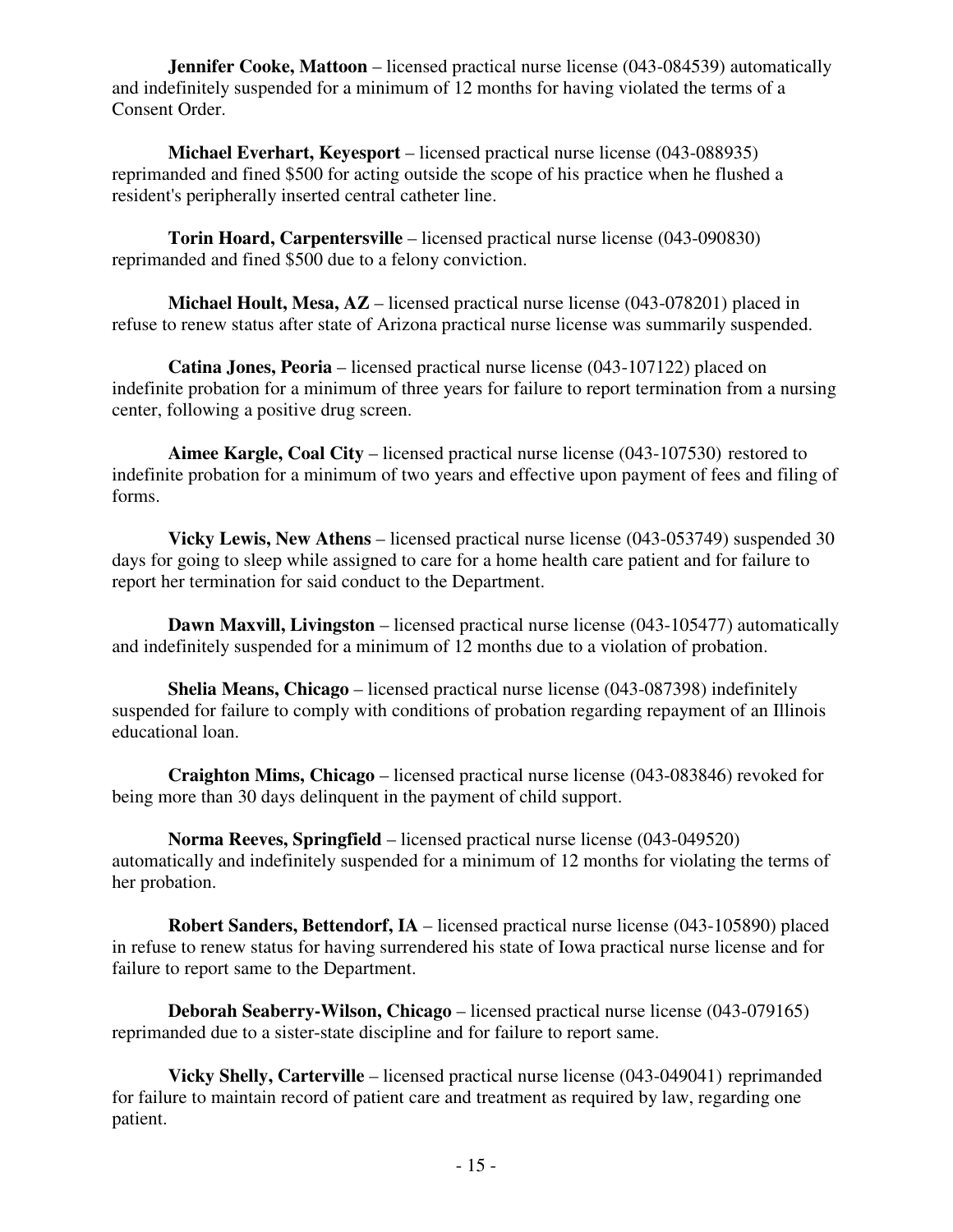**Jane Wood, Decatur** – licensed practical nurse license (043-071470) automatically and indefinitely suspended for a minimum of six months for failure to comply with terms and conditions of a consent order.

### **NURSING HOME ADMINISTRATOR**

 **Kimberly James, Rockford** – (unlicensed) assessed a \$750 civil penalty for holding herself out to be a licensed nursing home administrator.

# **PHARMACY**

 **Nizer Brown, Chicago** – pharmacy technician license (049-205461) placed in refuse to renew status for being more than 30 days delinquent in the payment of child support.

 **Maria Cacho, Chicago** – pharmacy technician license (049-134207) revoked for being more than 30 days delinquent in the payment of child support.

 **Nick Delatorre, Aurora** – pharmacy technician license (049-207195) placed in refuse to renew status for being more than 30 days delinquent in the payment of child support.

 **Vada Guymon, Pekin** – pharmacy technician license (049-108603) placed on indefinite probation after defaulted on an Illinois state educational loan and has now entered into a repayment agreement.

 **Beatrice Lara, Chicago** – pharmacy technician license (049-156784) restored to indefinite probation after defaulted on an Illinois educational loan and has now entered into a repayment agreement.

 **Tammy Robison, Lockport** – pharmacy technician license (049-198376) placed in refuse to renew status for being more than 30 days delinquent in the payment of child support.

 **Sebstian Sawala, Elk Grove Village** – pharmacy technician license (049-179873) placed in refuse to renew status for being more than 30 days delinquent in the payment of child support.

 **Ashok Gupta, Arlington Heights** – pharmacist license (051-032026) indefinitely suspended after he plead guilty to a felony in the US District Court, Northern District of Illinois.

 **Curt Horrigan, Romeoville** – pharmacist license (051-293113) permanently revoked due to requirement as part of a criminal sentence to register under the Sex Offender Registration Act.

 **Ted Thalmann, Glen Carbon** – pharmacist license (051-036202) and **Medicine Shoppe, Edwardsville** - pharmacy license (054-014733) both placed on probation for 18 months after both plead guilty to the misdemeanor charge of misbranding of a drug in United States District Court for the Southern District of Illinois.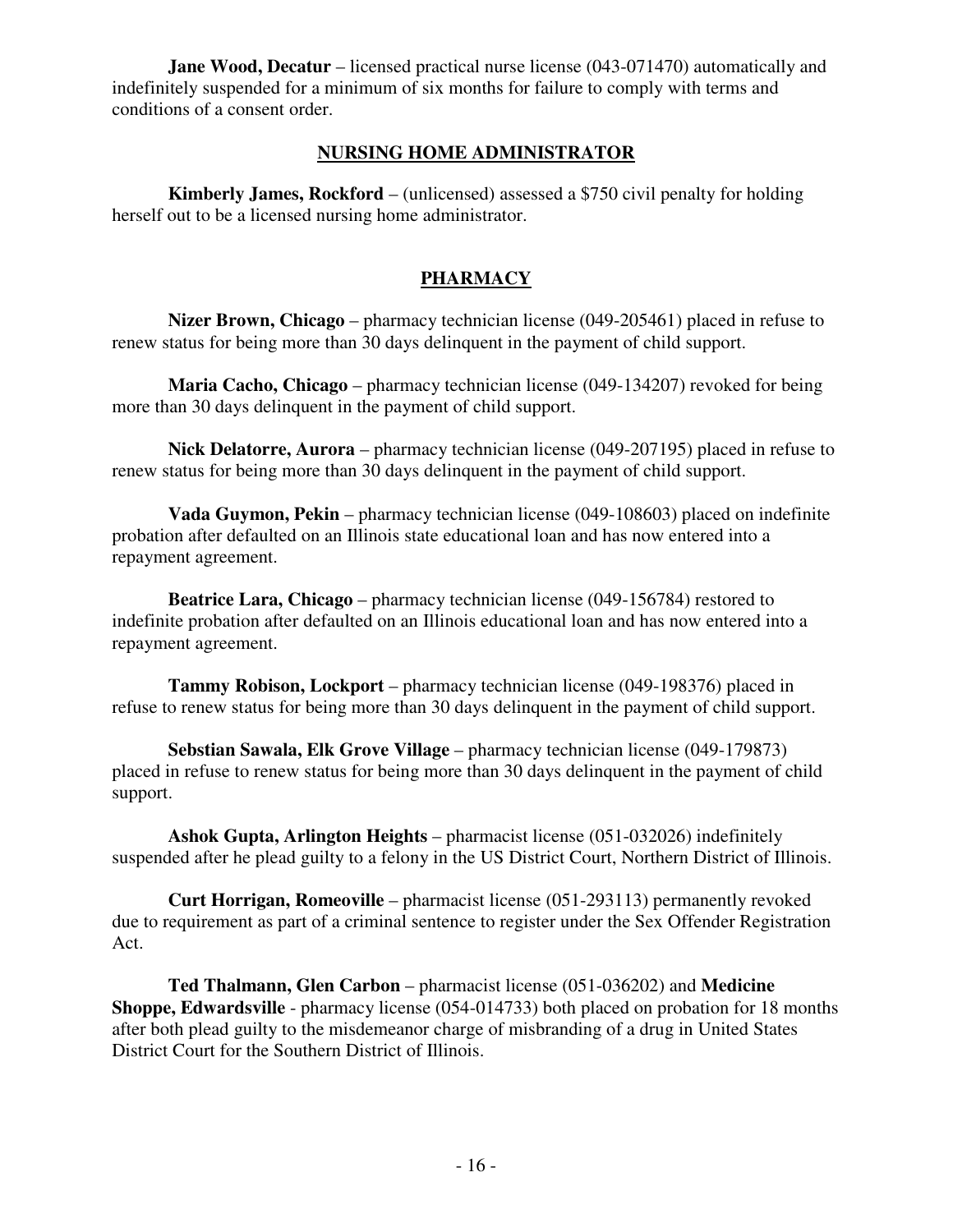**K and K Pharmacy, Chicago** – pharmacy license (054-007053) reprimanded and fined \$1,000 and **Kalpesh Shah, Burr Ridge** - pharmacist license (051-031784) reprimanded after an inspection of the pharmacy where Mr. Shah serves as the owner and pharmacist-in-charge revealed multiple violations of the Illinois Pharmacy Practice Act including expired drugs among the active stock of medication and food in the dispensing area.

**Parkway Drugs, Chicago** – pharmacy license (054-016503) fined \$2,000 for failure to notify the Department of a closing.

 **Walgreens, Chicago** – pharmacy license (054-008383) fined \$500 due to improper record-keeping.

 **Herbovit Health Products & Nutritional Center, Mount Prospect** – (unlicensed) ordered to cease and desist the unlicensed practice as a pharmacy.

# **PHYSICAL THERAPY**

 **David Sone, Westchester** – physical therapist assistant license (160-004340) reprimanded for unprofessional conduct related to positive drug screen test from marijuana use.

# **PSYCHOLOGY**

 **Enrique Gonzalez, Chicago** – clinical psychologist license (071-005995) reprimanded and ordered to complete additional continuing education for compromising ethical standards of the profession by accepting a loan from a client.

# **REAL ESTATE**

 **Enrique Hernandez, Mt. Prospect** – real estate leasing agent license (472-011473) placed in refuse to renew status and fined \$5,000 for engaging in misleading advertising.

 **Brandon Serpette, Chicago** – real estate leasing agent license (472-011411) placed in refuse to renew status and fined \$5,000 for engaging in misleading advertising by placing advertisements for rental properties using the name of a real estate company that did not sponsor him.

 **Larry Rossi, Orland Park** – leasing agent license (473-012323) placed on probation for 24 months due to his 2007 conviction for aggravated domestic battery.

 **Michael Flynn, Danville** – real estate broker license (475-108516) indefinitely suspended for a minimum of one year for the conviction of a felony (fraud).

 **Yaser Maksoud, Hickory Hills** – real estate broker license (475-114743) automatically revoked for his failure to comply with the terms of a Consent Order.

 **Dorian Nash, Park Ridge** – real estate broker license (475-110382) fined \$950 for misrepresenting the completion of continuing education on his license renewal.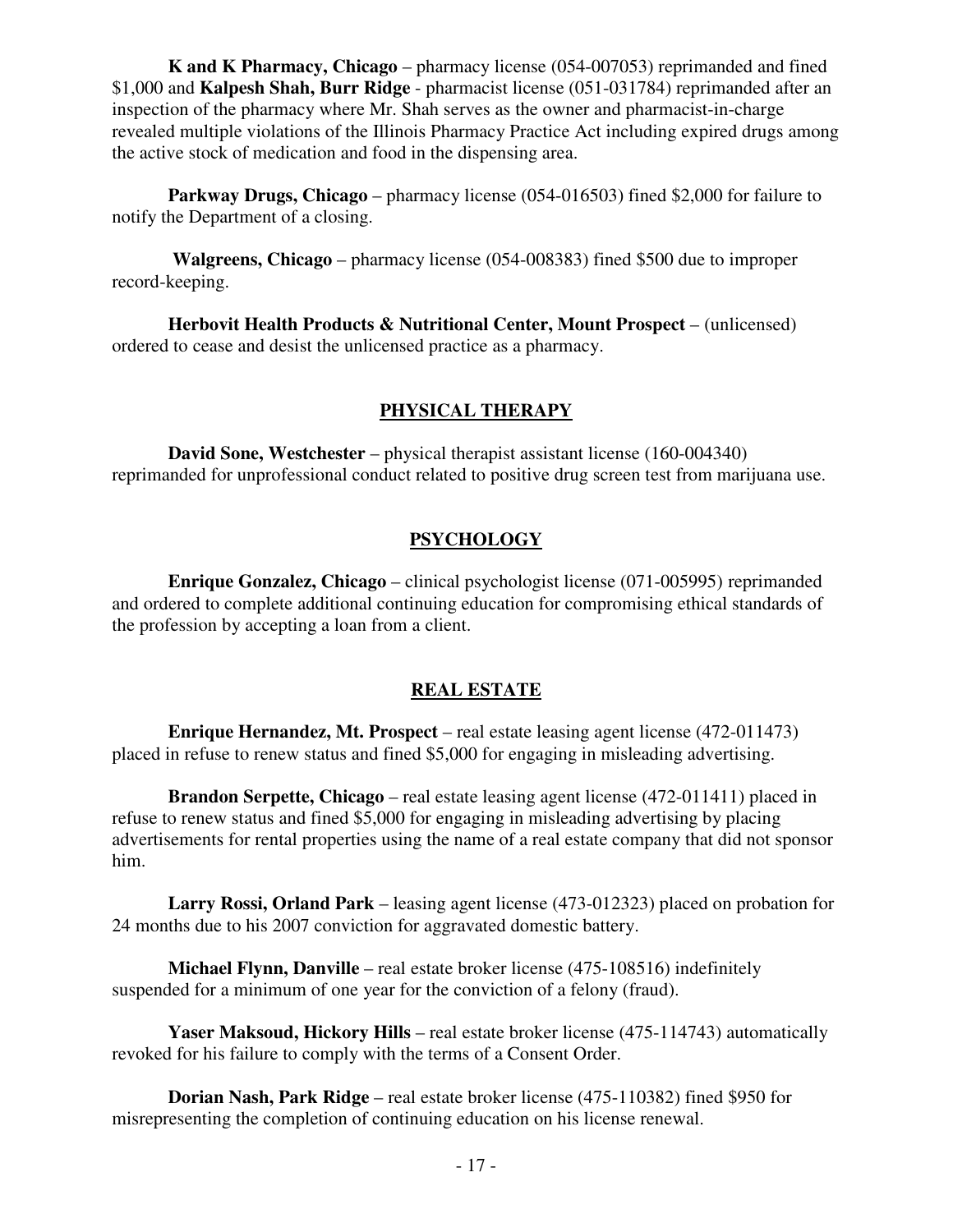**Parag Parikh, Chicago** – real estate broker license (475-117160) revoked for failure to comply with an agreement with the Department.

 **Jason Stroiman, Oak Park** – real estate broker license (475-119465) fined \$500 due to a sister-state discipline in the state of New Hampshire.

**Brian Waters, Michigan City, IN** – real estate broker license (475-116156) placed on probation for 180 days due to a discipline of his Indiana broker license.

 **Gregory Wilson, Chicago** – real estate broker license (475-090031) indefinitely suspended for a minimum of one year and fined \$25,000 for his failure to release earnest money after a listing agreement was cancelled and buyer and seller authorized its release.

 **Todd D'Aprile, Chicago** – real estate salesperson license (476-407278) revoked for being more than 30 days delinquent in the payment of child support.

 **Richard Gruber, Chicago** – real estate salesperson license (476-386516) fined \$800 for misrepresenting and not timely taking required continuing education.

 **Crystal Harris-Dunlap, Chicago** – real estate salesperson license (476-375515) placed in refuse to renew status due to her failure to remit moneys coming into her possession that belonged to others.

 **Nahed Karkuly, Arlington Heights** – real estate salesperson license (476-415916) placed in refused to renew status due to her failure to provide information requested by the Department.

**James Kotz, Chicago** – real estate salesperson license (476-312033) placed in refuse to renew status for being convicted of a felony involving dishonesty or fraud.

 **Anthony Meier, Frankfort** – real estate salesperson license (476-413235) revoked for being more than 30 days delinquent in the payment of child support.

 **Lela Wislocka, Chicago** – real estate salesperson license (476-397051) revoked for failure to comply with a disciplinary order issued by the Department.

 **KJB Realty Co., Plano** – (unlicensed) ordered to cease and desist unlicensed practice of real estate.

**Platinum Realty Exchange, Houston, TX** – (unlicensed) ordered to cease and desist unlicensed practice of time share sales.

# **RESPIRATORY CARE**

 **Twannita Collins-Rogers, Gurnee** – respiratory care practitioner license (194-005936) placed in refuse to renew status due to criminal felony conviction involving IL State Benefits Fraud.